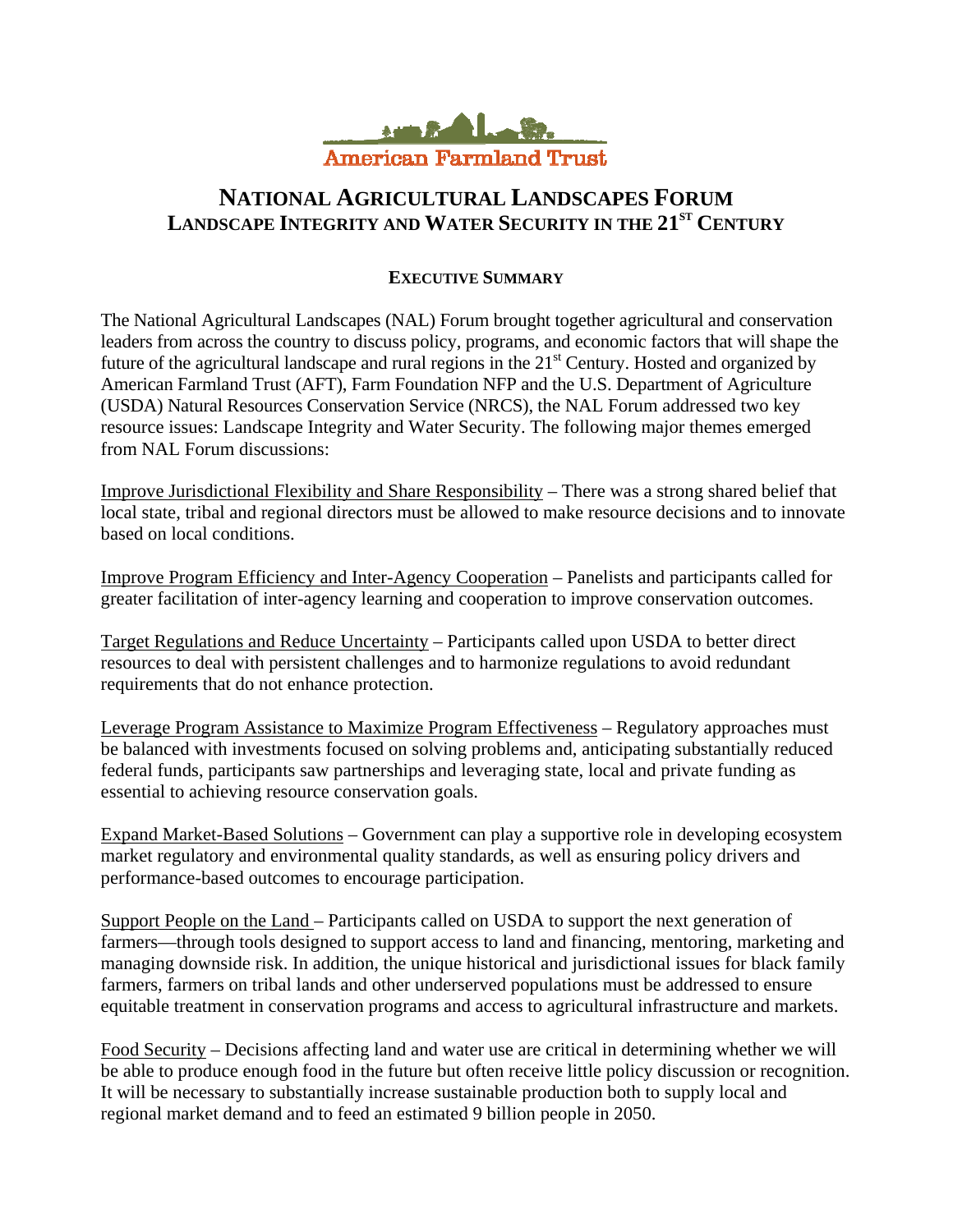Plan for Agriculture – "A failure to plan is a plan to fail." The agricultural landscape is part of the human environment and as such federal policy innovations are needed to help communities and regions plan for agriculture within an integrated approach across all landscape uses.

Research and Technology Needed to Accelerate Innovation – Participants identified a number of research needs and the adoption of technological capabilities and innovations to improve natural resources management. Research needs included improving soil fertility, reducing the carbon footprint of food, and the effect of climate change on water. Much emphasis was placed on the need for geospatial technology and improved measurement capacity and tools to provide producers with information and a direct feedback response.

Lastly, participants suggested that in the  $21<sup>st</sup>$  Century, NRCS would have to change its modusoperandi from an organization that prevents loss, conserves and maintains resources to one that is more focused on improving and building soils, increasing water reserves and even reclaiming land for agriculture including in urban areas.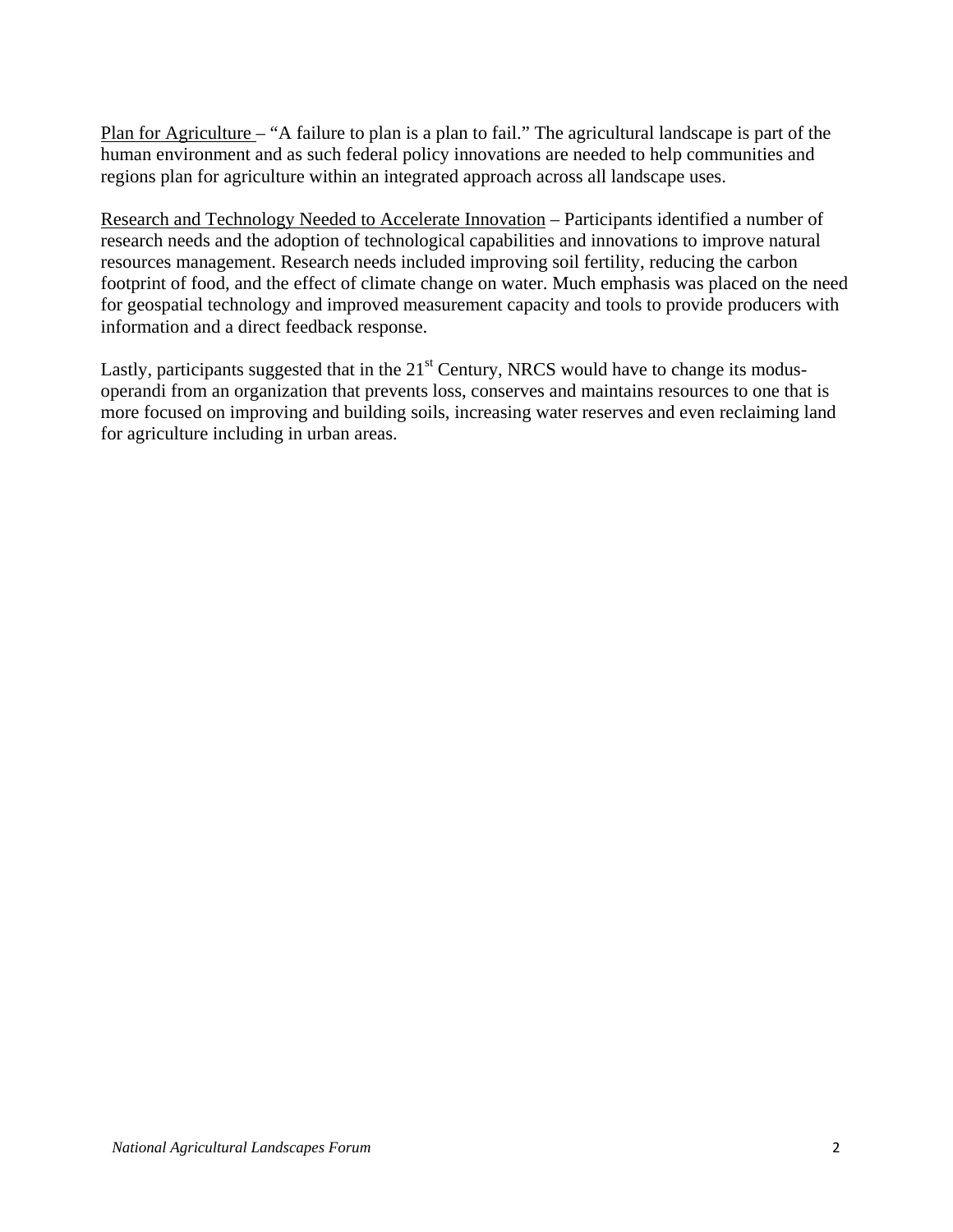#### **BACKGROUND**

The National Agricultural Landscapes (NAL) Forum brought together agricultural and conservation leaders from across the country on April 7–8, 2011, to discuss policy, programs, and economic challenges and opportunities that will shape the future of the agricultural landscape and rural regions. Hosted and organized by American Farmland Trust (AFT), Farm Foundation NFP and the U.S. Department of Agriculture (USDA) Natural Resources Conservation Service (NRCS), the NAL Forum's one and a half day program was organized to address questions affecting two key resource issues: Landscape Integrity and Water Security.

Landscape Integrity – Connected landscapes that support agricultural production and provide environmental benefits face increasing challenges from urban/suburban development, climate change and other forces. How much land do we need for food, energy, bio-diversity and ecosystem benefits? Have we already converted too much? How can jurisdictions work together on a regional or landscape scale to address growth and development? What will be the effects of increased weather variability on the agricultural landscape? How can we build our soil resources and address regional differences in definitions of prime and unique farmland?

Water Security – Agriculture is the nation's largest water user, but increasing demand and shifting consumption patterns challenge water quality and quantity for all sectors, including agriculture. How much water do we have? Do we need? Have we already diverted too much? How do we improve how communities grow to protect water rights and ensure enough water to grow our food as well as our cities? How might new policies encourage producers to work together in a strategic, coordinated fashion to improve water quality? Is there a way to improve coordination and streamline the regulatory framework between agencies like USDA and the Environmental Protection Agency (EPA) to improve environmental outcomes?

These issues were explored in the context of forces affecting conservation outcomes:

Innovation, Technology and Research – Rapid advancements in physical, biological and information technologies are creating new means to augment conservation gains. How can these ensure maximum environmental gain?

Institutional Arrangements – Legal, regulatory and normative arrangements (policies, programs, resources) can serve to lessen conflicts and balance competing objectives for agriculture (e.g., increasing food supply and exports, ensuring food safety, keeping food costs low, improving environmental performance). How might these be strengthened?

Market Forces – Private markets may provide opportunities to accelerate conservation. How might these be best developed to benefit their participants and the environment?

The NAL Forum was open to the public, and its program and registration information were widely distributed via print and electronic media, Forum sponsors and partner agencies and organizations. More than 255 people registered, including representatives from nine USDA agencies, seven other federal agencies, House and Senate staff, and a good balance of agricultural, conservation and nonprofit groups.

The Forum was part of an assessment process, required by Congress under the Soil and Water Resources Conservation Act (RCA), of how well USDA conservation programs are serving the long-term needs of the nation. Reauthorized in the 2008 Farm Bill, the RCA places new emphasis on the importance of assessing conservation needs, evaluating the effects of conservation practices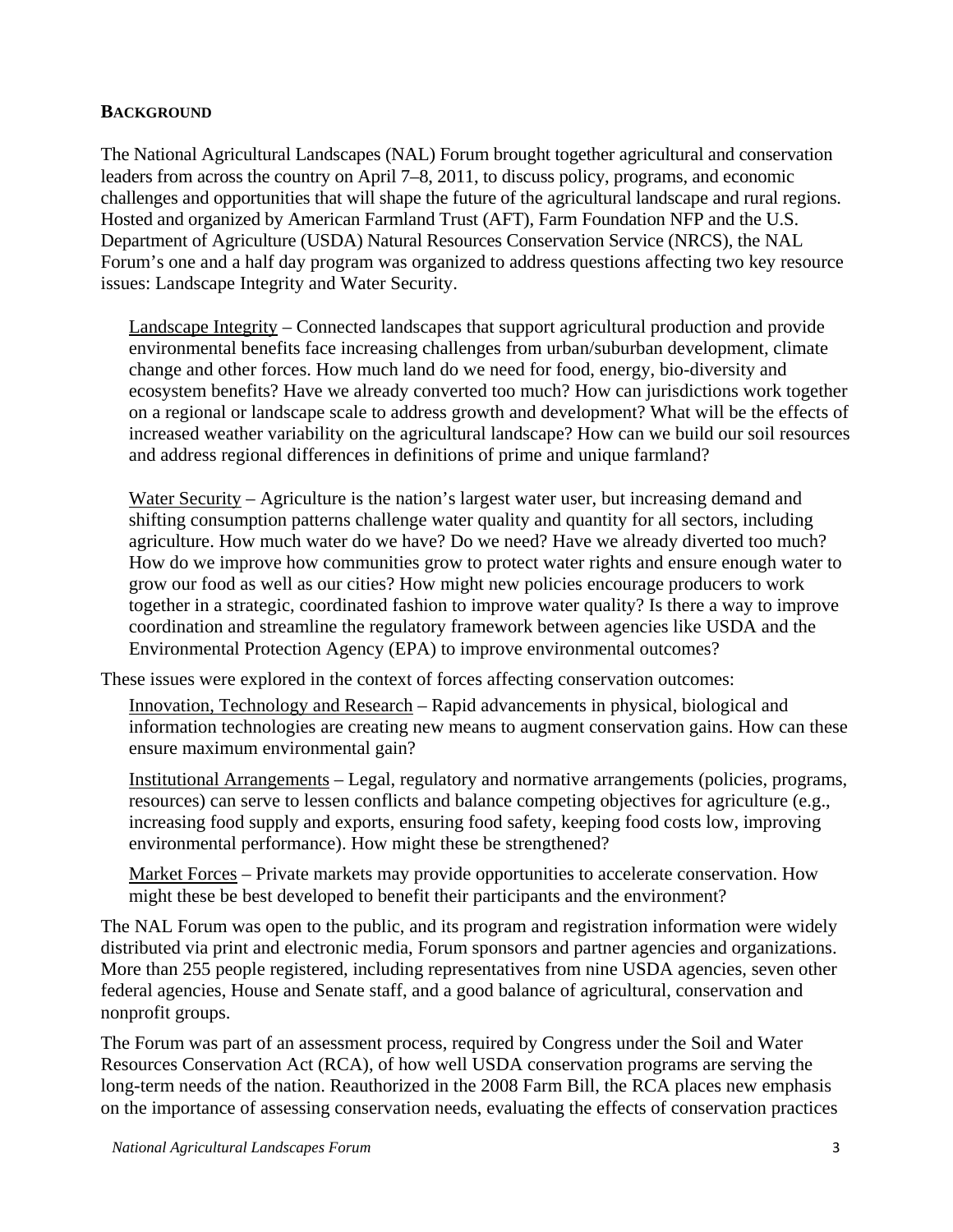and analyzing alternative approaches to conservation programs. NRCS serves as the lead agency on the assessment, collaborating with nine other USDA agencies and offices.

The NAL Forum was one of a series of activities undertaken by NRCS with AFT and Farm Foundation NFP to gather nationwide input on challenges and opportunities facing agricultural landscapes in the  $21<sup>st</sup>$  Century. A Blue Ribbon Panel (BRP) of prominent authorities in agriculture and conservation guided and informed the information gathering process (see listing, page 13). AFT, Farm Foundation NFP, NRCS and the BRP contributed their collective expertise to identify key issues, which served as the basis for six regional roundtables convened by Farm Foundation NFP (see full Farm Foundation NFP Summary Report, Appendix).

A total of 218 farmers, conservationists and policy experts participated in the regional roundtables, providing diverse "on-the-ground" perspectives to inform a vigorous national dialogue. The picture provided by the roundtables is one of a diverse set of resource conservation issues, varying with geography, climate, economics and culture. While the specific issues critical to stakeholders differed across regions, their perspectives on policy approaches and options emerging from this diverse landscape of issues were remarkably consistent, centering around five themes:

- 1. A need for institutional innovation
- 2. The role of regulatory, voluntary and incentive based approaches
- 3. Greater program efficiency
- 4. Technology, research and development
- 5. Climate and weather patterns are changing; we need to deal with it

Blue Ribbon Panelists led the regional roundtables, and the insights gained from those events, a full-day planning meeting and a series of teleconferences with the BRP informed the content of the national Forum agenda. Conservation, environmental and rural development leaders were invited to provide multiple perspectives on program needs and policy approaches. Presenters included prominent authorities from: agriculture, the environment, land use and rural development, private sector industry, academia, planning agencies, nonprofit organizations, commodity and tribal associations and government. Forum participants included senior-level government officials, current and former state secretaries of agriculture, elected officials and their staffs, leaders within USDA, and officials from EPA, Department of Interior (Interior) and related agencies. Their active participation was encouraged in Forum discussions.

## **NATIONAL FORUM SUMMARY**

AFT President Jon Scholl kicked off the Forum with a warm welcome to participants. NRCS Chief Dave White and BRP members led a lively discussion summarizing the key themes heard at the regional roundtables and soliciting feedback from participants to see if these themes resonated with a Washington, D.C., audience. USDA Deputy Secretary Kathleen Merrigan then charged participants to tackle a few key questions:

- What approaches are needed to protect the agricultural landscape most effectively?
- Which approaches will make the most efficient use of tax payer dollars?
- What is the best way to deliver technical and financial assistance to landowners?
- How can USDA and the whole of federal government streamline regulations?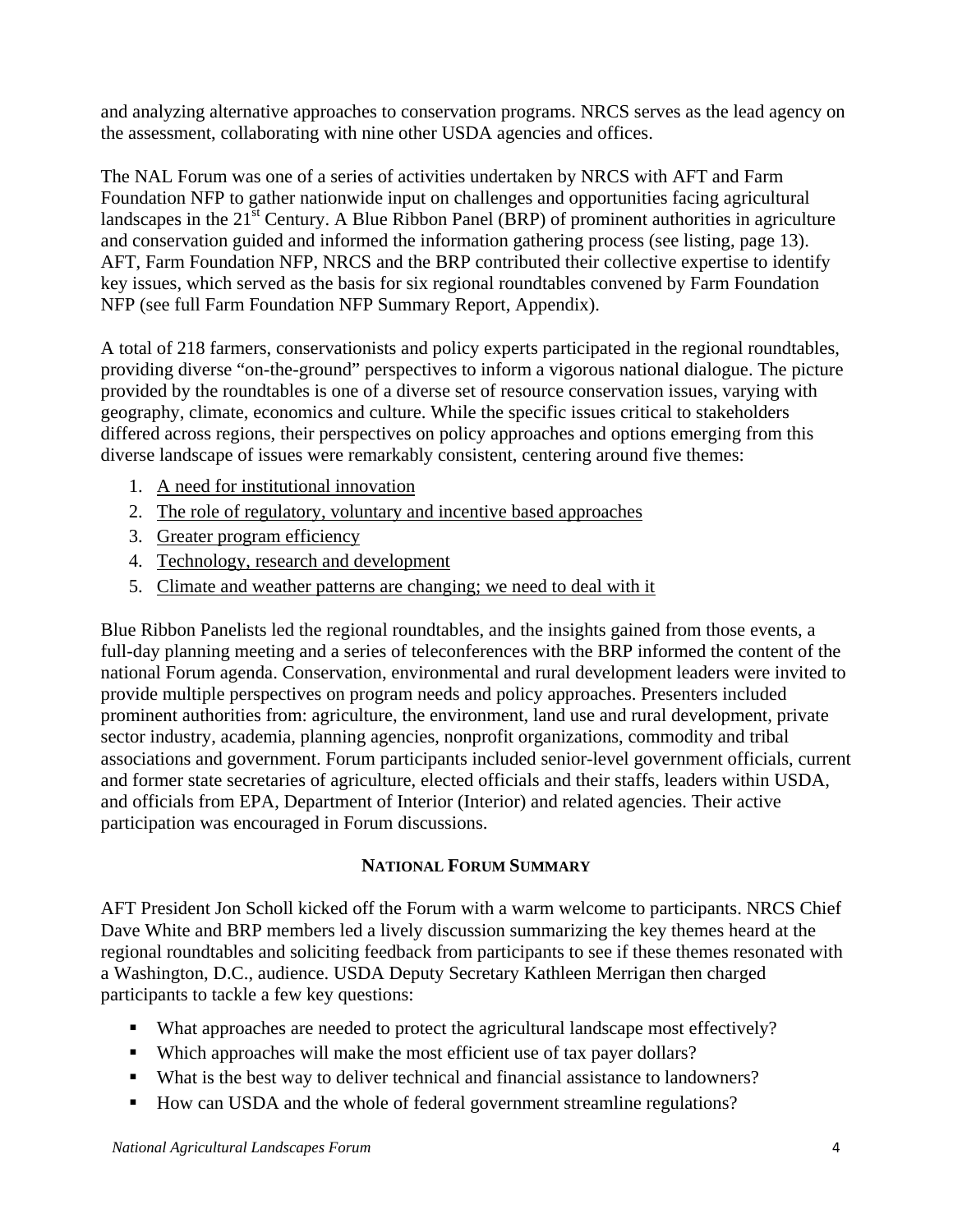- How do we balance voluntary incentives and regulations?
- What tools are needed to ensure that agriculture and natural resources remain productive on the landscape in the face of water shortages, climate change and other challenges?

While the NAL Forum program was not specifically designed to answer these questions, presenters and participants clearly kept them in mind. Given the threat of a potential government shut-down, which shadowed the Forum, budgetary austerity and improved governmental efficiency were everpresent themes, with much emphasis on how to improve conservation outcomes with diminished federal resources.

Another key theme was that  $21^{st}$  Century approaches are needed to address  $21^{st}$  Century problems including development of new technologies—especially information technology, policy innovation and improved program efficiencies. It was generally agreed that preventing loss, protecting and conserving would not be enough—that improving, enhancing and restoring resources also will be important. Both will take public/private partnerships and multi-jurisdictional cooperation. This was often framed in terms of the need for landscape-scale, watershed-based conservation approaches to ensure the sustainable use of the land and water resources upon which our nation depends.

# **MAJOR NAL FORUM THEMES**

The NAL Forum's goal was to provide national, state and local policymakers with information and insights to improve delivery of services at all levels of government, especially federal programs that aim to improve environmental quality and rural development. Through dialogue engendered by diverse perspectives, the Forum identified key issues and generated thoughtful recommendations to guide the development of improved approaches, policies and use of resources to support agriculture as a critical and viable component of the nation's landscape.

## **Improve Jurisdictional Flexibility and Share Responsibility**

The point was frequently stated that "all conservation is local" so ideally conservation programs should be delivered on a landscape or watershed level without being confined to county or even state boundaries. Given the political challenges of a watershed approach, and that "one size does not fit all," strong sentiment was expressed throughout the Forum that federal programs must provide sufficient flexibility to address unique conditions on the ground.

A universal theme was to increase state, local and tribal flexibility to leverage funding and approaches and to empower local decision-making with accountability and metrics. Because different jurisdictions define eligibility differently, local authorities who are cognizant of the local landscape and the abilities of local producers must be empowered to make decisions. Strong sentiments were expressed to shift dollars to what works and to put them on the ground so local entities can make the decisions. It was suggested that a good indicator of success is oversubscribed programs. As one moderator said, "Don't send money for programs that don't work; support programs that do."

There was a strong shared belief that local, state, tribal and regional directors must be allowed to make resource decisions and to innovate based on local conditions. For example, Indian tribes often lack jurisdictional authority to participate in programs, so there must be sufficient flexibility built in to ensure they receive technical assistance and support.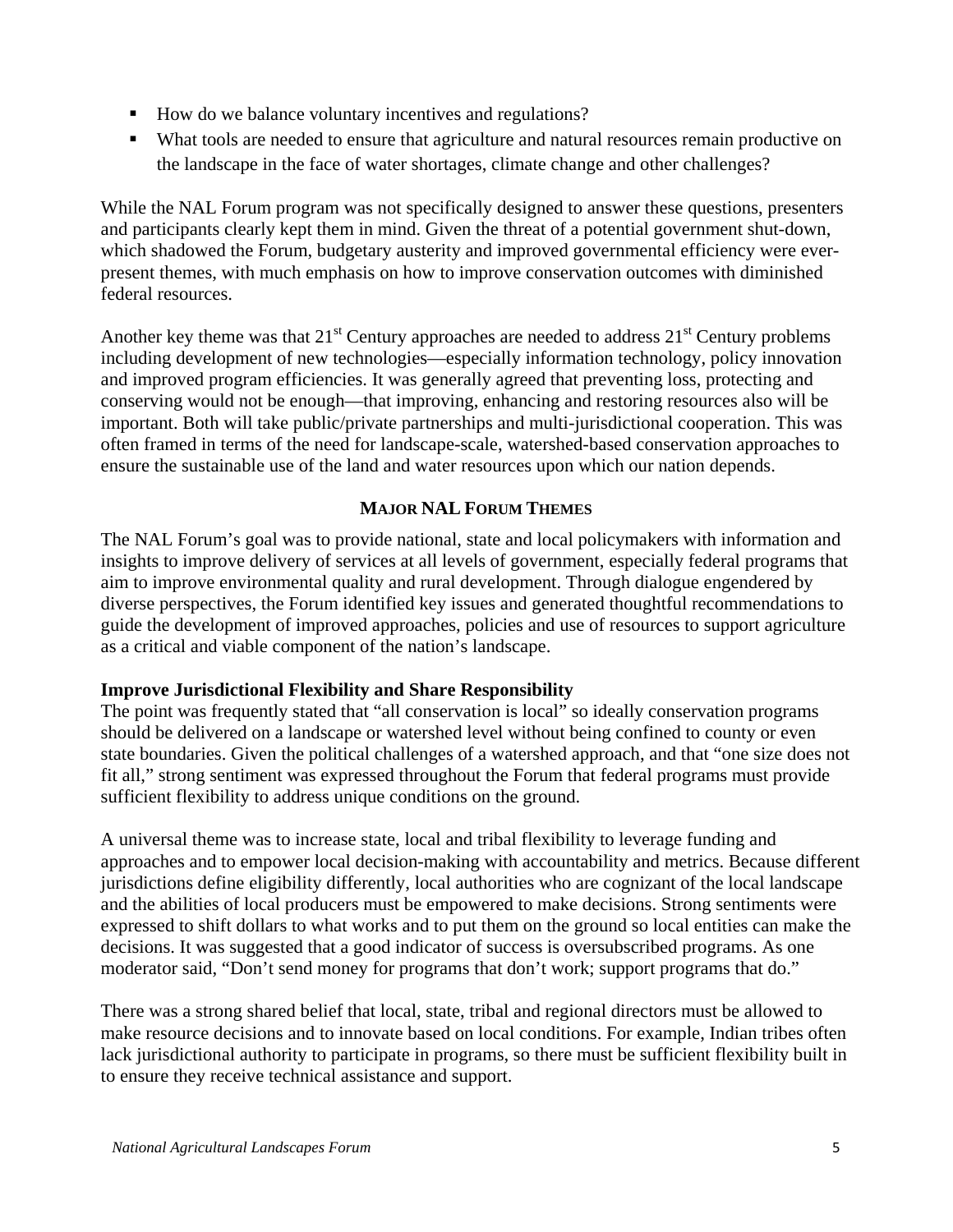Overall, block grant approaches were favored with the caveat that they must be expanded to allow tribal entities to apply. The Farm and Ranch Lands Protection Program (FRPP), Specialty Crop block grants and Conservation Innovation Grants (CIG) were suggested as models. Changes to the Agricultural Water Enhancement Program (AWEP) were recommended to allow use by irrigation districts and farmers, and the Wetlands Reserve program (WRP) was not favored by ranchers.

#### **Improve Program Efficiency and Inter-Agency Cooperation**

Some participants suggested that conservation and research tend to be lower priorities in USDA's final budget process often because of Congressional mandates or OMB decisions. Participants asked questions ranging from "why isn't NRCS doing technical assistance and Farm Service Agency (FSA) financial assistance?" to "why do rural development policies promote sprawl while NRCS is funding easement programs to promote landscape integrity?" Presenters called for closer ties between the Agricultural Research Service (ARS), National Institute of Food and Agriculture (NIFA) and NRCS and greater facilitation of inter-agency learning and cooperation. It was noted that there is a need to take the last 10–20 years of productivity research and transfer it into practices. As one participant said, "USDA needs to become a zealous advocate calling for greater inter-agency cooperation" and "bridging the head gates" to bring in all the federal agencies to work together and avoid duplications.

One approach to breaking down silos within departments and between agencies would be to build on current successes, such as the common core rangeland assessment and monitoring protocols adopted by NRCS and the Bureau of Land Management (BLM), which use the same methods across nonfederal and federal lands. However, mechanisms are needed to streamline, incentivize and improve program efficiency by focusing on coordinated governmental action and local level input. Although many tribal governments have the best Geographic Information Systems (GIS) in their regions, NRCS only has one per state, FSA doesn't use GIS and the federal government is not willing to use local institutions. Not only tribes but often city governments have capabilities far above USDA agencies. It was recommended that USDA use local contracts to eliminate bottlenecks.

Numerous examples illuminated the practical frustrations producers encounter trying to navigate the red tape of multiple jurisdictions that have authorities over conservation practices. One producer gave the example of a farmer "playing ping-pong" for four years with federal agencies including NRCS and FSA and state agencies including the Departments of Natural Resources and Agriculture to get an Environmental Quality Incentives Program (EQIP) to support an intensive grazing program.

Isolated conservation was seen as insufficient, but a "transformative conservation approach" was recommended to achieve shared goals of diverse partners and pool resources to build on landscape successes across multiple organizations. America's Great Outdoors (AGO) was touted as a model of a cooperative, multiparty initiative to improve conservation outcomes by calling for state secretaries to define regional landscape opportunities and compete for resources to bring them together.

## **Target Regulations and Reduce Uncertainty**

Participants called upon USDA to harmonize regulations to avoid the existing patchwork of redundant requirements that don't necessarily enhance protection or even the perception of protection. In general, government regulation was viewed as a blunt instrument, described as "weeding the garden with bulldozer," and participants called for program modifications to keep up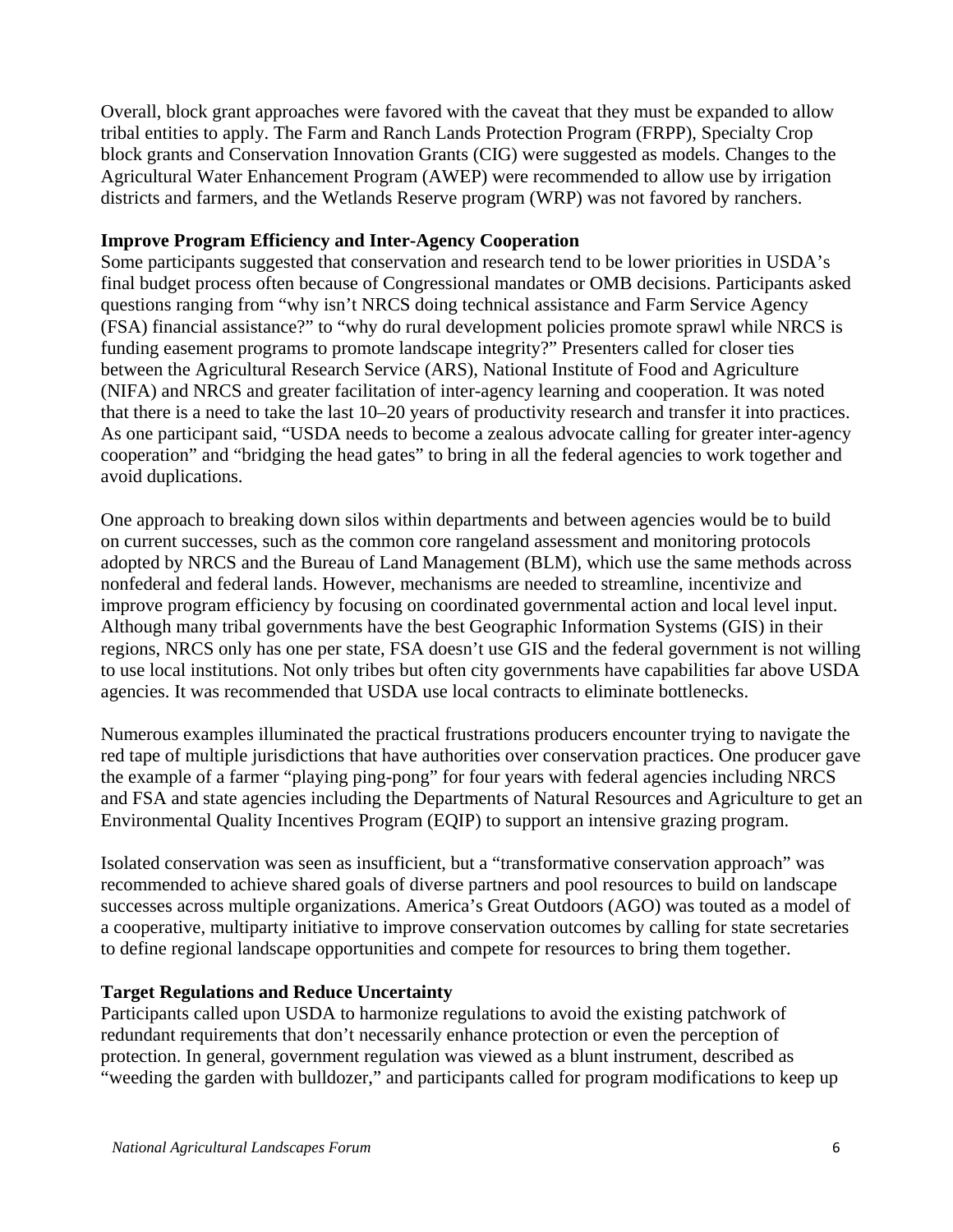with practices occurring on the ground. One example was statutory problems that prevent farmers from growing fruits and vegetables on land enrolled in commodity programs. Incentives were preferred—especially those delivered in the form of block grants to states, so long as tribal governments are expressly allowed to participate.

When it comes to regulations, farmers don't trust EPA. EPA reported that while it has a strong point-source program, its nonpoint-source authorities are limited, although some efforts have been made to strengthen their authority. Farmers who otherwise might be willing to invest in conservation are deterred by the possibility that the bar will be raised. In addition, producers do not want to be punished for problems caused by others—whether by neighboring development or because other farms do not take action.

In general, more targeted regulations and enforcement were suggested to better direct resources and deal with persistent challenges. To address the perception that a relatively small number of farmers drive problems, a "rotten apple" bill was proposed to help solve conservation problems. Another proposal was for EPA to extend to agriculture the protections it offers to other nonpoint sources based on actions taken.

Transcending the regulatory/incentive paradigm will require tools to document performance and provide producers with information and feedback. A feedback approach was seen as more powerful than either regulatory or incentive-based, but at the present time tools have not been widely available or adequately developed to provide precise feedback information to operators.

Overall, agriculture's contribution to solving watershed problems was described as positive. Although more work is needed on livestock waste and to address watersheds that do not meet standards, with better tools and new technology, great improvement is possible. One participant suggested: "turn the regulatory community into the Maytag repair man—so little to do they just play cards." Short of that, creating a regulatory ombudsman was offered as a way to help alleviate regulatory bottlenecks.

#### **Leverage Program Assistance to Maximize Program Effectiveness**

Have we come to the point where we can really go after cost effectiveness and targeting of conservation in terms of using our resources most effectively? Targeting must be based on local understanding of the issues.

Targeted regulatory approaches must be balanced with investments focused on solving problems. One example is the cross-collaboration between the U.S. Fish and Wildlife Service (FWS) and NRCS that is successfully protecting the Sage Grouse. An FWS report says "if you do good things for the Sage Grouse, it won't be regulated even if it's listed (as a candidate species.)"

Models suggested for incentive programs included block grants and other ways to leverage state, local and private funds, such as with FRPP. However, anticipating substantially reduced federal funds, participants did not believe new money would be available and generally believed less federal money would be available to incentivize voluntary approaches. Therefore, partnerships and leveraging funds were seen as essential. One producer expressed the belief that the best conservation is not based on availability of dollars but on trusted relationships over time with sustained management.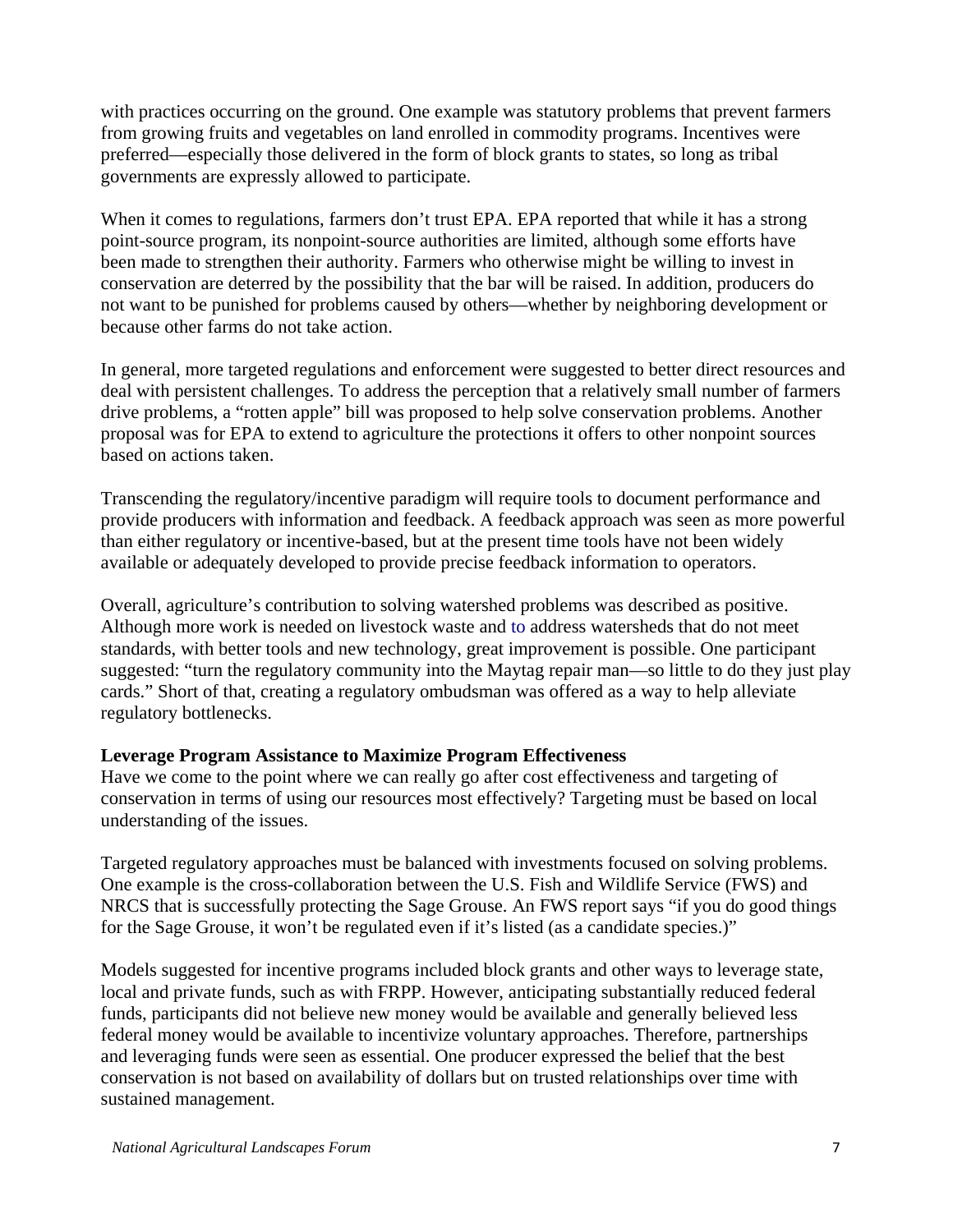#### **Improve Market-Based Solutions**

Ecosystem markets hold great promise but so far are immature concepts with no objective measure of what works. For these markets to improve conservation outcomes, it is important both to assess and to articulate what they are and how to improve them. Water quantity trading mostly occurs in the West due to the regulated allocations of resources under water rights. Water quality trading markets have been developed mostly around sediment and nutrients. They are compliance-driven, focused on regulated dischargers and face high costs.

Despite differing opinions about the potential of ecosystem markets, successful examples underway can inform future market efforts and policy decisions. Great Miami River Water Quality Trading has seven buyers and 275 approved agricultural Best Management Practice (BMP) contracts. It uses a reverse auction and "farmers are lining up." So far, \$1.5 million has been invested, reducing 130 tons of Phosphorous and 340 tons of Nitrogen. In the Chesapeake Bay, water quality trading is occurring because state-level regulatory and water quality standards generally are in place.

However, trading has not taken off as much as many had hoped. One reason cited was because EPA has a "command and control model." Another was that federal agencies do not use the same terminology (e.g., the term "range" is used differently between the U.S. Forest Service (FS), BLM and NRCS). Given the patchwork of examples across the country, a coordinated entity, such as the USDA Office of Ecosystem Services and Markets (OESM), should develop consistent protocols.

Ecosystem markets will only work if there is balance between buyers and sellers. The conservation Reserve Program (CRP) was offered as an example of a stable market because the federal government serves the role of a reliable buyer. As well as regulatory and environmental quality standards, policy drivers are needed to encourage brokers, bankers and aggregators to participate. Especially with wastewater, it was suggested that brokers will be required who know the laws and can aggregate producers to reduce transaction costs and uncertainty.

Performance-based actions will be measured by results: not acres of practices, but pounds reduced per year. Thus, it will be necessary to verify and quantify results. Buyers will expect certainty on the practices applied, which will require third party verification such as crop consultants or Soil and Water Conservation District (SWCD) staff. Government has a role in developing markets, being the market guardian and making sure that they work and are balanced.

## **Support People on the Land**

Improving resource conservation encompasses social as well as economic and environmental characteristics. Current programs are not available to everyone who wants to participate; some demographic groups are disenfranchised from USDA and its programs. Secretary Vilsack's Chief of Staff Krysta Harden challenged the audience to expand the conservation tent, asking: "Are we talking to all the right people to ask them what they need or are we only talking to people we are comfortable with and know? Or are we talking to people who feel like they don't usually have a place at the table—who are farming, ranching, but don't have a say?" The coalition must be richer, deeper and broader to achieve conservation outcomes and programs must be accessible to all producers and landowners.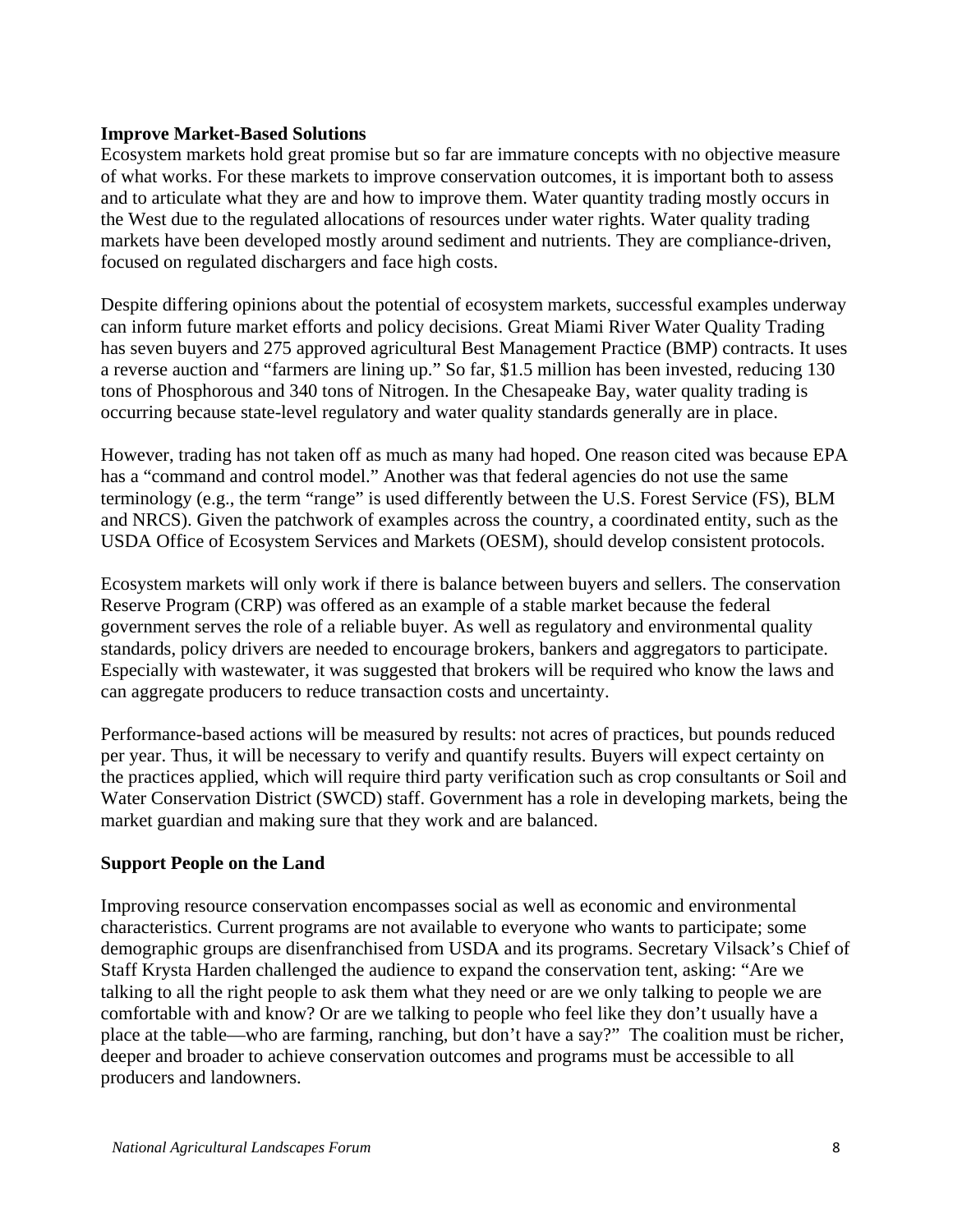### *Next Generation*

One of the most frequent concerns raised at the Forum was "will the farmer pass the farm on to the next generation?" This question was seen as affecting the future of conservation as well as agriculture, rural development and food security. It is especially critical today as a wholesale change is imminent not only on farms and ranches but also in conservation districts.

The age breakdown of farm operators was deemed unsustainable (30 percent of operators are at least 65 years old, but only 5 percent are under 35). Non-operator landowners are becoming more prevalent, especially in the Corn Belt where most of the land in Illinois, Indiana and Iowa is no longer owned by operators. While many more questions were asked than answers proposed, participants called for dedicated USDA support on both the technical and organizational sides.

Secretary Vilsack was quoted as calling for bringing on 100,000 new farmers every year. Citing onerous regulatory requirements and red tape, some participants questioned whether this is possible. Some programs were included in the 2008 Farm Bill to encourage the next generation to enter agriculture but were considered insufficient for the magnitude of the job. More tools are needed to support access to land and financing, mentoring, marketing and managing downside risk.

The next generation likely will look very different and own less land. The demographics of the U.S. are changing, and sometime between 2040 and 2050 Caucasians no longer will be the majority. Thus, it is important to provide resources to and leave a legacy for future generations of minority farmers. Examples included African American farmers in the South and Native American farmers on tribal land.

Several presenters offered hope in the renewed interest in farming with young people interested in local and regional food systems. Local food markets were suggested as a good entry point for the next generation of farmers. Suggestions were offered to use the Beginning Farmer Loan program in FSA and the 2012 Farm Bill to help young people get in and stay in business.

## *Tribal Issues*

Tribes have unique jurisdictional issues that must be addressed for them to receive equitable opportunities from conservation programs. The 2007 Census of Agriculture reported an increase of 80,000 Native American farmers since 2002. Today 565 tribes represent 2 million people on 96 million acres with about 3 million acres in agricultural production. Tribes import 99 percent of their food so are trying to produce more food locally but need better agricultural infrastructure and markets.

The federal government has had centralized authority over Indian affairs since 1754. Article 1 section 8 of the U.S. Constitution authorized Congress to regulate commerce with tribes and empowered the president to make treaties. Since the Bureau of Indian Affairs (BIA) was created in 1824 services have effectively been isolated to one agency. USDA, BIA and tribal governments are separate authorities, so tribes often are not eligible for natural resources programs, especially those that are administered through states or local conservation districts.

Water rights and water quality are significant tribal issues. While tribes have earliest priority dates and seniority, only 75 have received water rights. Permanent funding for settlements is needed; after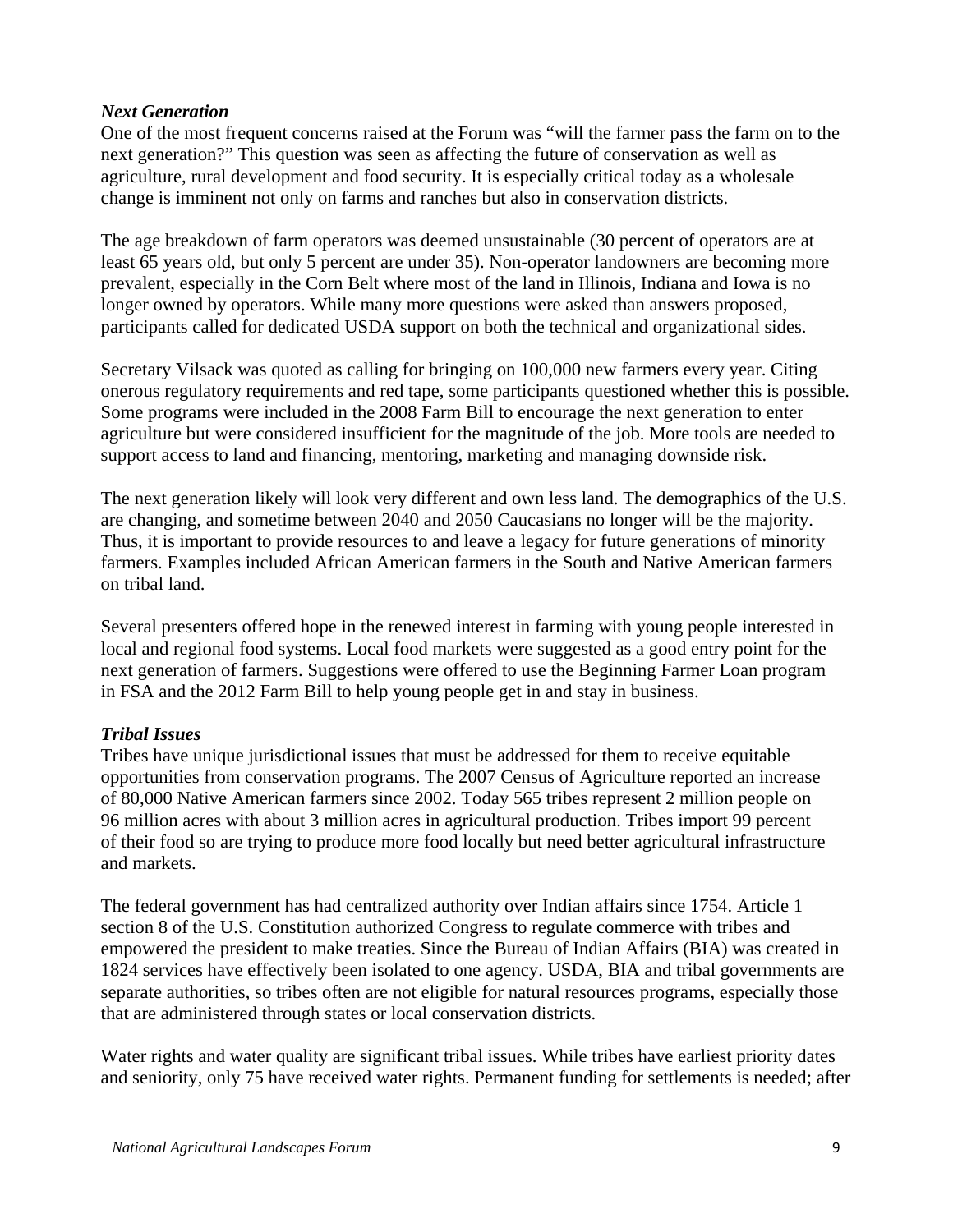30 years, the federal government has not committed adequate resources for resolving claims. In terms of water quality, a core federal standards rule would help address regulatory gaps. While states have EPA-delegated standards, only 40 tribes have standards under Clean Water Act Authority.

## **Food Security**

Governments—at the local, state and federal levels—make and affect decisions about how we allocate land and water use among agriculture, commercial, industrial, housing and public space. These decisions are critical in determining whether we will be able to produce enough food in the future but often receive little policy discussion or recognition. Feeding an anticipated 9 billion people by 2050 will require substantially increased and more sustainable food production, whether for local or global markets. Decreasing land area available for agricultural production at home and abroad is a significant concern. (One out of 3 acres ever developed in the U.S. was developed between 1982 and 2007; per capita land area available for agriculture has decreased by half in developing countries.) Stronger policies are needed to address competing societal demands for land and water with food security in mind.

Food security depends on quantity, quality and cost. Soil and water resources needed to support it are threatened. Not only is there less land per person, soils have been degraded by contamination, erosion and urban development. More water will be needed for irrigation but water quantity has declined in many places. For example, overuse of the Ogallala aquifer in Kansas has resulted in a 40-foot drop, putting more pressure on other lands. Climate change and energy development also increase pressure on declining agricultural land resources. In terms of climate change, the greatest concern is not temperature but water distribution; some projections in the Central U.S. are for more extreme events, which will have impacts on soil and water resources such as more erosion, downstream flooding and more drought between flood events.

Local and regional food systems were suggested both as ways to bring young people into agriculture and to protect farmland—especially on the rural/urban interface. People are looking into food systems not just local food markets, which are well developed, but from regional foodsheds and watersheds. Demand for local food significantly outpaces supply.

At the same time as growing to meet demand for local food markets, agriculture is under pressure to increase global productivity and efficiency to meet the demands of world population growth and growing middle class appetites. Increasing sustainable production will be important to improve efficiency and productivity while reducing environmental impacts.

# **Plan for Agriculture**

Humanity depends on agricultural systems so the human environment must be addressed in tandem with the agricultural landscape. A common refrain throughout the Forum was "a failure to plan is a plan to fail." Farmers live in communities with yards, wastewater treatment and zoning decisions that all affect land use patterns, water quality and quantity. Community and regional planning efforts require partnerships and build an integrated approach across all landscape types rather than addressing agriculture in a vacuum. Examples included: California Ag Vision that looked at the state's agriculture in 2030; the New England Governors Commission on Land Conservation initiative, which addressed five critical resource issues, among them "Keeping Farms in Farming"; and the NRCS Oregon rapid watershed assessment.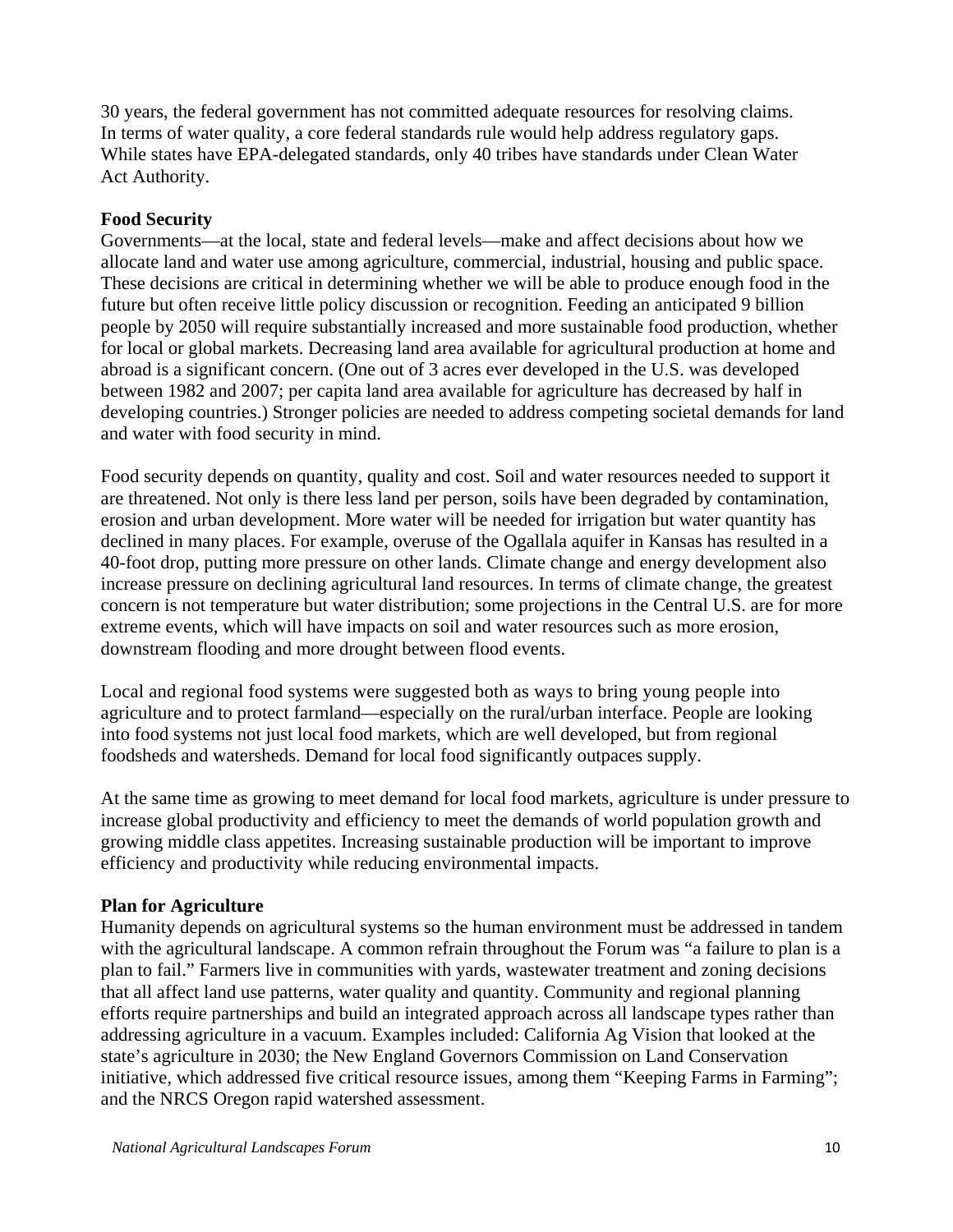It was suggested that USDA expand the safety net notion to include rural America and to help farmers build domestic markets to support rural communities. Given changing weather patterns, conservation programs and communities must begin to plan for natural disasters and build in a reward structure to give producers incentives for disaster mitigation.

However, the communities most in need of planning often lack planning capacity. Two programs proposed in the president's 2012 budget, Rural Business Opportunities and Rural Development provide flexibility to work with communities and regions. Beyond that, USDA's budget is small relative to budgets in EPA, the Department of Housing and Urban Development (HUD) and Department of Transportation (DOT), which are part of the interagency Sustainable Communities Partnership (SCP). USDA is in coordination with the SCP and could share expertise on how to expand planning capacity to rural communities. These kinds of policy innovations were seen as necessary to improve the delivery of USDA services in a time of shrinking fiscal resources.

### **Research and Technology Needed to Accelerate Innovation**

Many participants encouraged USDA "to get into the 21st Century" and develop electronic interfaces with agriculture and the rest of the population. A major transition is occurring throughout society and is changing agricultural management systems. Farmers are rapidly adopting new methods such as precision farming and are increasingly reliant on technological advances such as Global Positioning Systems (GPS) and smart phones.

States also must keep up with technological change and adoption. One of the challenges to accelerating innovation is that it is difficult and expensive to get new technologies approved in all 50 states and through 120 health safety and environmental tests required by regulators.

Much emphasis was placed on the need for improved measurement capacity and tools to provide producers with information and a direct feedback response. As one participant said, "If there was a tool that could document how many pounds of nitrogen are washing down the river, farmers would convert that information into dollars and reduce their use." Site-specific knowledge and real time information were seen as being critical to success. Modeling capabilities are needed to allow for more dynamic management systems and to provide tools farmers can use to meet watershed goals. Improved NRI and CEAP capability were suggested as ways to unlock the problem of how to move forward with accountable and effective watershed-based strategies.

USDA is leading in the use of geospatial technology, which can build 3-D models on personal computers to visualize and predict causes and effects. For example: the FSA National Agriculture Imagery Program (NAIP) provides baseline imagery across the U.S. and the Map and Resources Report. Great potential exists to use geospatial technology to improve analysis and resource management over larger areas for lower cost. As it improves, more data will be available at lower cost with better quality. So far geospatial technology use is not coordinated and, as with many new technologies, each department or agency has its own approach. While important programs exist, funding is sporadic. One thing that would help would be to scale up geospatial databases, such as NRI, test sites and remote sensing. Another would be a soil organic carbon observatory to combine remote sensing, modeling and ground-based measurement for assessing changes. These must be integrated through a model and tested on the ground.

USDA was called upon to share research information between ARS, NIFA and NRCS and to integrate private sector efforts to make sure it stays ahead of—rather than lags behind—the research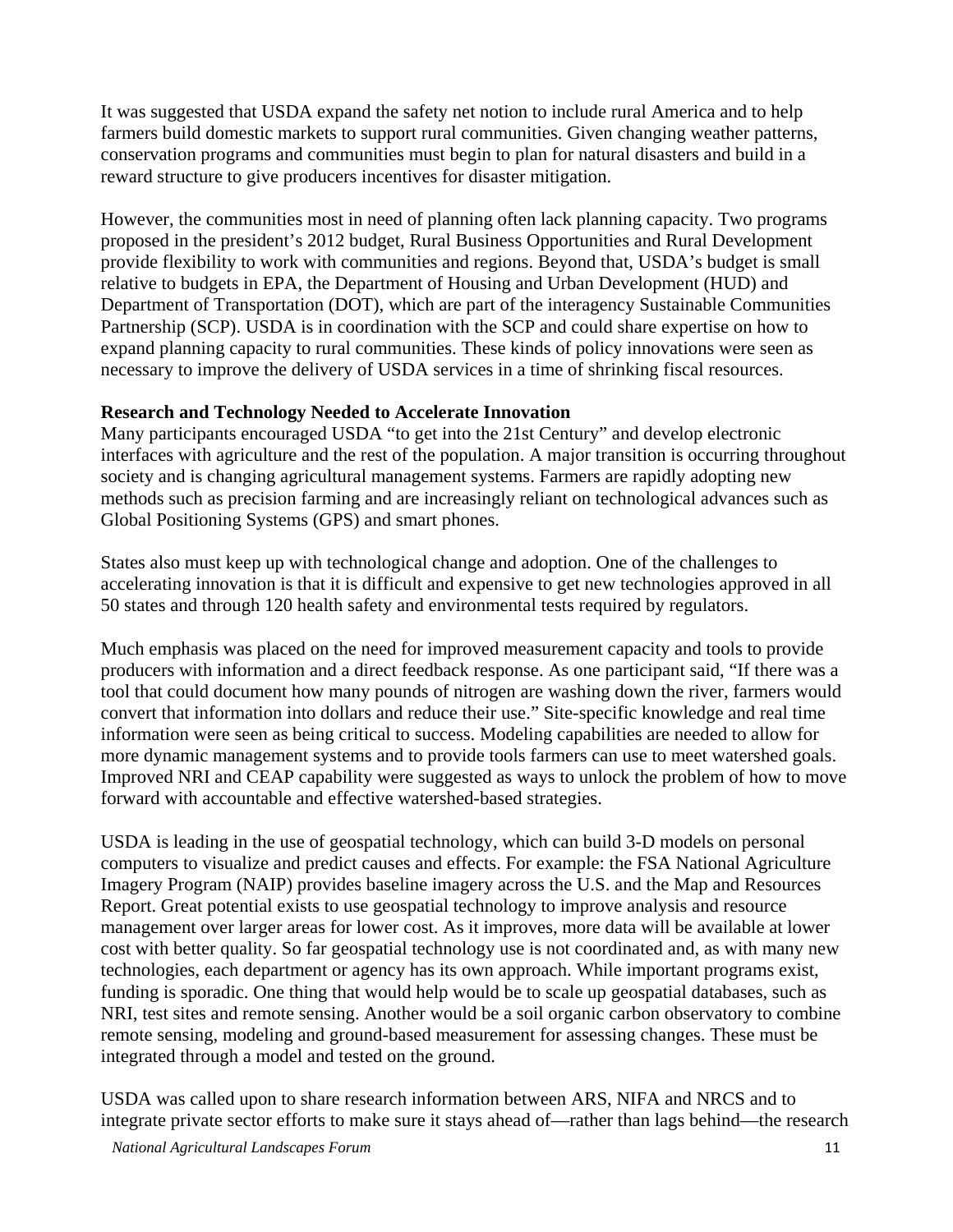curve. A variety of research needs were proposed: Some related to determining how much land and water do we need, how are we using them, have we converted/diverted too much? Others related to identifying the "core of the core" of land to protect and how to improve the way our communities grow to ensure adequate land and water to grow our food as well as our cities?

Specific research areas included soil fertility and microbial growth regulators, erosion control and nitrogen management, water quality, reducing the carbon footprint of food production and the effect of climate change on water, invasive species and trees, as well as research into new technologies.

More research is needed to develop feedback oriented information tools to support individual performance-based management systems. Long-term adaptive research is needed to guide upscaling from sites to regions across time to create sustainable production at the landscape scale from soil to field to regional/state/national levels—integrating relevant scientific data and local knowledge as well as using remote sensing and databases.

 $-----$ 

Fully captioned video recordings of the National Agricultural Landscapes Forum and PowerPoint presentations of Forum panelists are available online at the AFT Forum Web pages: www.farmland.org/AgLandscapes.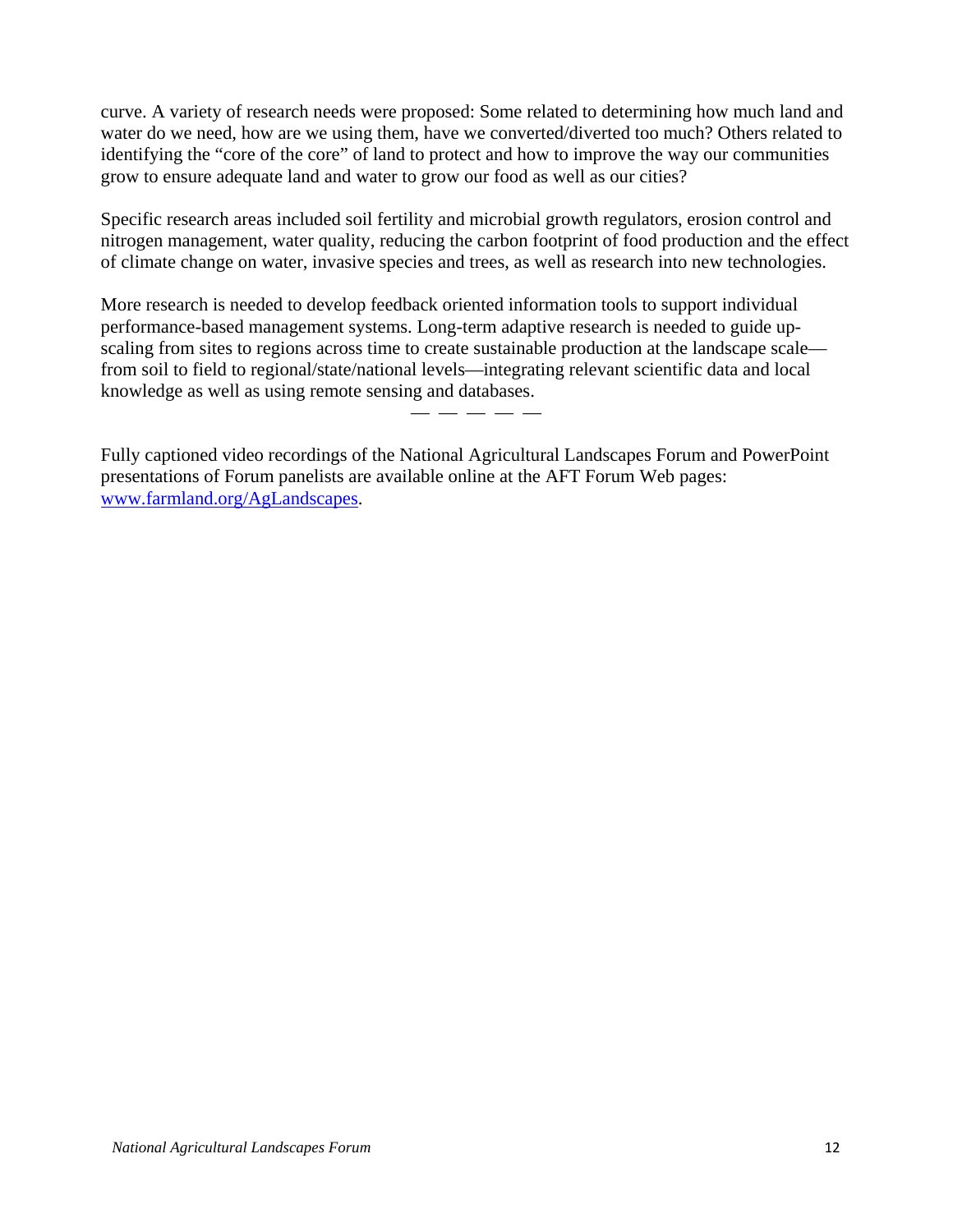## **NATIONAL AGRICULTURAL LANDSCAPES FORUM Blue Ribbon Panel Members**

- **Roger Allbee**  former Vermont Secretary of Agriculture, Foods and Markets
- **Varel Bailey**  Iowa crop and livestock farmer; a former president of the Iowa and National Corn Growers Associations
- **Craig Cox** Senior Vice President of Agriculture and Natural Resources, Environmental Working Group
- **Otto Doering** public policy specialist on economic issues affecting agriculture, natural resources and energy at Purdue University Climate Change Research Center, Department of Agricultural **Economics**
- **P.J. Haynie** owner-operator of Haynie Farms, Virginia; Secretary/Treasurer of the National Black Grower's Council
- **A.G. Kawamura** former California Secretary of the Department of Food and Agriculture; Orange County produce grower and shipper
- **Teresa Lasseter** former Administrator of USDA Farm Services Agency; former FSA state executive director for Georgia
- Patrick O'Toole Wyoming rancher; President, Family Farm Alliance
- **Ross Racine**  Executive Director, Intertribal Agriculture Council
- **Charles Stenholm** Senior Policy Advisor, Olsson Frank Weeda Terman Bode Matz PC; former member of the U.S. House of Representatives for the  $17<sup>th</sup>$  District of Texas
- **Sara Wyant** President of Agri-Pulse Communications